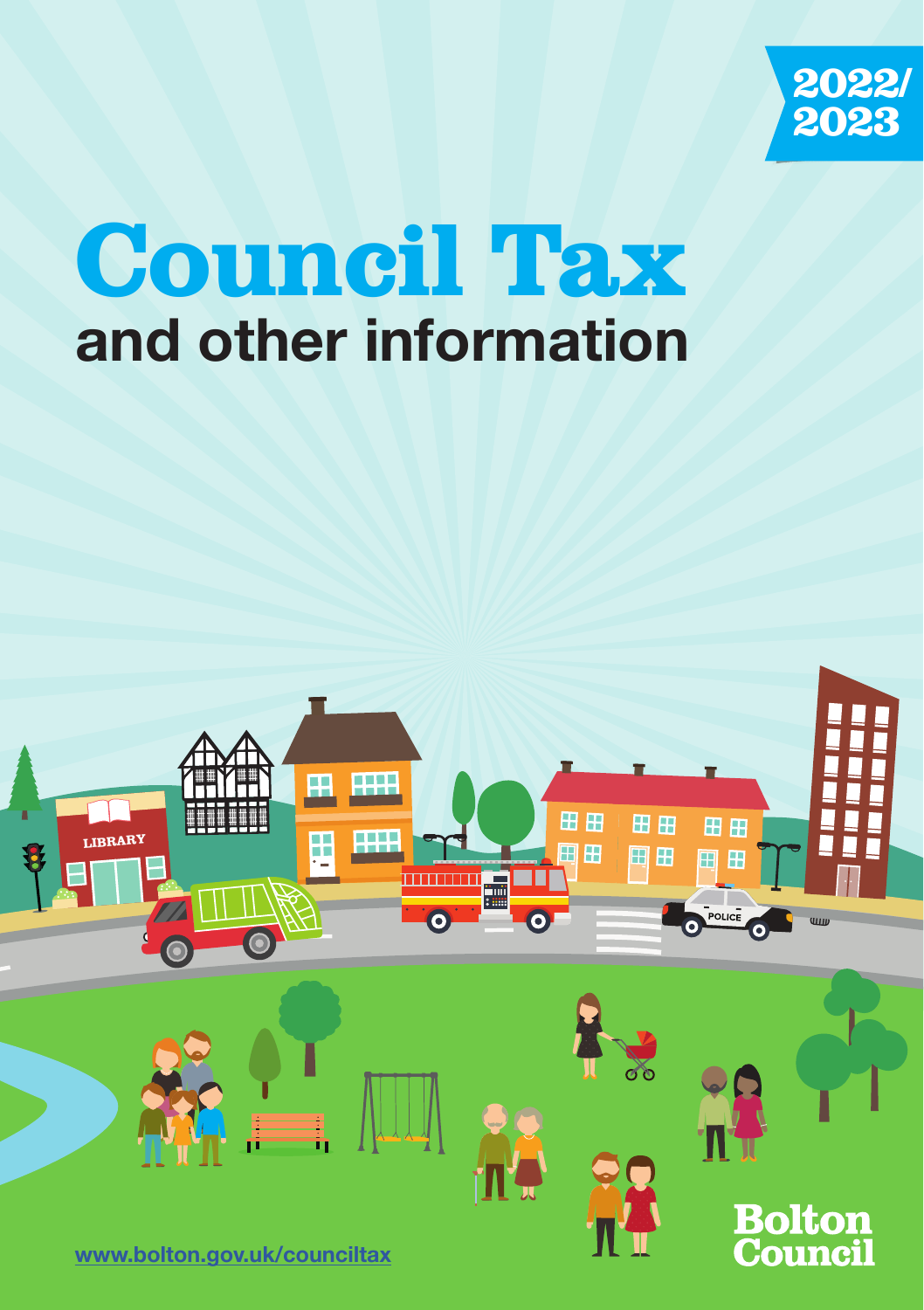# Introduction

**Welcome to this guide which includes information about your council tax and what discounts, exemptions and reductions are available. It also shows what your council tax is used for and where to find further information on our website.**

Since 2010 the amount of grant we receive directly from central government has reduced significantly. In addition, from 2017/18 onwards the council has retained 99% of its business rates (with 1% going to the Fire Service). As a result business rates and council tax are now the two principal sources of revenue we receive to fund services.

The overall increase on Bolton's basic council tax (i.e. before the GM Mayoral precepts) is 3.12%. This is split between 1.99% for the general levy and 1.13% for Adult Social Care. The GM Mayoral precepts takes the overall increase up to 3.8%.

The council works with other public bodies, the private sector and community and voluntary groups to improve the borough. Our two main aims are to increase prosperity within the borough and to narrow the gap between the most vulnerable residents and the better off.

For further information please see our website: **www.bolton.gov.uk/council-tax/council-tax-used**

#### **Council tax bands and charges**

#### **Council tax bands**

The Valuation Office Agency (VOA) is responsible for setting the bands which are based on property values at 1 April 1991. Your council tax bill shows which band your property is in.

#### **Banding appeals**

If you think your band may be wrong, you can ask the Valuation Office to review it:

Manchester Valuation Office, Manchester One, 53 Portland Street, Manchester M1 3LD Tel: **03000 501501** Website: **www.voa.gov.uk**

## **Council Tax energy rebate**

Households whose homes are in council tax bands A-D will receive £150 to help with energy costs, which will be credited to people's bank accounts from April onwards.

There will also be a discretionary scheme available to support people on low incomes in bands E to H or those who are exempt from council tax.

# **Council tax information**

#### **Charge appeals**

If you think that either you or your property should not be subject to a council tax charge, you may appeal to the council tax office.

**Discounts for occupied properties**

If you have already been awarded a discount it will show on your bill.

- If you are the only adult (over 18) living at your address, you can claim a 25% discount off your bill
- If only one adult living at your address is counted then a 25% discount can be claimed
- If none of the adults living at your address are counted then a 50% discount can be claimed and in some cases an exemption may apply - see Exemptions for occupied properties
- If you have a second home that is provided under a contract of employment then a 50% discount can be claimed

#### **Adults who are not counted**

Here are examples of people who are not counted:

- Full-time students, student nurses, apprentices and those people under 25 on youth training schemes
- <u>аметного на полновите само на подводите само на подводите само на подводите само на подводите само на подводите с</u> • People permanently resident in hospital or in care homes
- People who are severely mentally impaired
- Carers people living with and caring for someone who is not their spouse, partner or child under 18
- 18 or 19 year olds who are still at school or college or have just left
- 18 year olds for whom child benefit is still being paid
- Members of religious communities, such as monks or nuns
- People staving in hostels or night shelters
- People in prison or detention (except those in prison for non-payment of council tax or a fine)

#### **Discount for annexes**

This is a 50% discount for annexes that are either being used as part of the main residence or are occupied by direct relatives of the person who is responsible for the council tax on the main dwelling.

#### **Local discount – care leavers**

If you have been in local authority care, you may be able to receive a full discount on your council tax for the property you live in until you reach the age of 25. You may still be entitled to this even if you live with someone else.

#### **Reductions for people with disabilities**

You may be entitled to a reduction if you have an additional room, bathroom or kitchen or extra space for a wheelchair for a disabled person who lives there. This reduction is the equivalent of your band being reduced to the one below, or by a sixth if your property is in a band A.

#### **Exemptions for occupied properties**

- Occupied only by people under 18
- Occupied only by people who are full-time students or student nurses
- Occupied only by people who are severely mentally impaired
- Where the property is part of another property and a dependant relative lives in it, such as a 'granny flat' or annex

#### **Unoccupied and unfurnished properties**

The following charges apply based on when your property first became unoccupied and unfurnished. There are no discounts available on these properties.

**The first two years** – if the property remains unoccupied and unfurnished the full (100%) council tax charge will be payable for the property.

**After two years** – when the property has been unoccupied and unfurnished for two years then a 100% premium will be payable on top of the full charge. This will mean that a 200% charge will be payable.

**After five years** – when the property has been unoccupied and unfurnished for five years then a 200% premium will be payable on top of the full charge. This will mean that a 300% charge will be payable.

The premium should not be charged on any property that:

- Would be the sole or main residence of a person in the armed forces who is posted away from home; or
- Is an annex to a property that is being used as part of the main residence of the main dwelling

**Second homes and properties which are unoccupied and furnished** There is no discount on these properties. This means that a full (100%) charge will be payable.

**Unoccupied and unfurnished properties that are undergoing or requiring major repairs or alterations** There are no discounts available.

#### **Unoccupied properties that are exempt**

- Properties owned by a charity are exempt for up to six months from vacation providing that when they were last occupied they were being used for the purpose of the charity
- Properties left empty by someone who is a permanent resident in a hospital, residential or nursing home or in prison/detention
- Properties left empty by someone who has left to receive care from another person
- Properties left empty by someone providing care for another person
- Properties left empty that were last occupied by a full-time student who is the owner or leaseholder
- Properties left empty because someone has died are exempt where probate has yet to be made and for up to six months after probate has been granted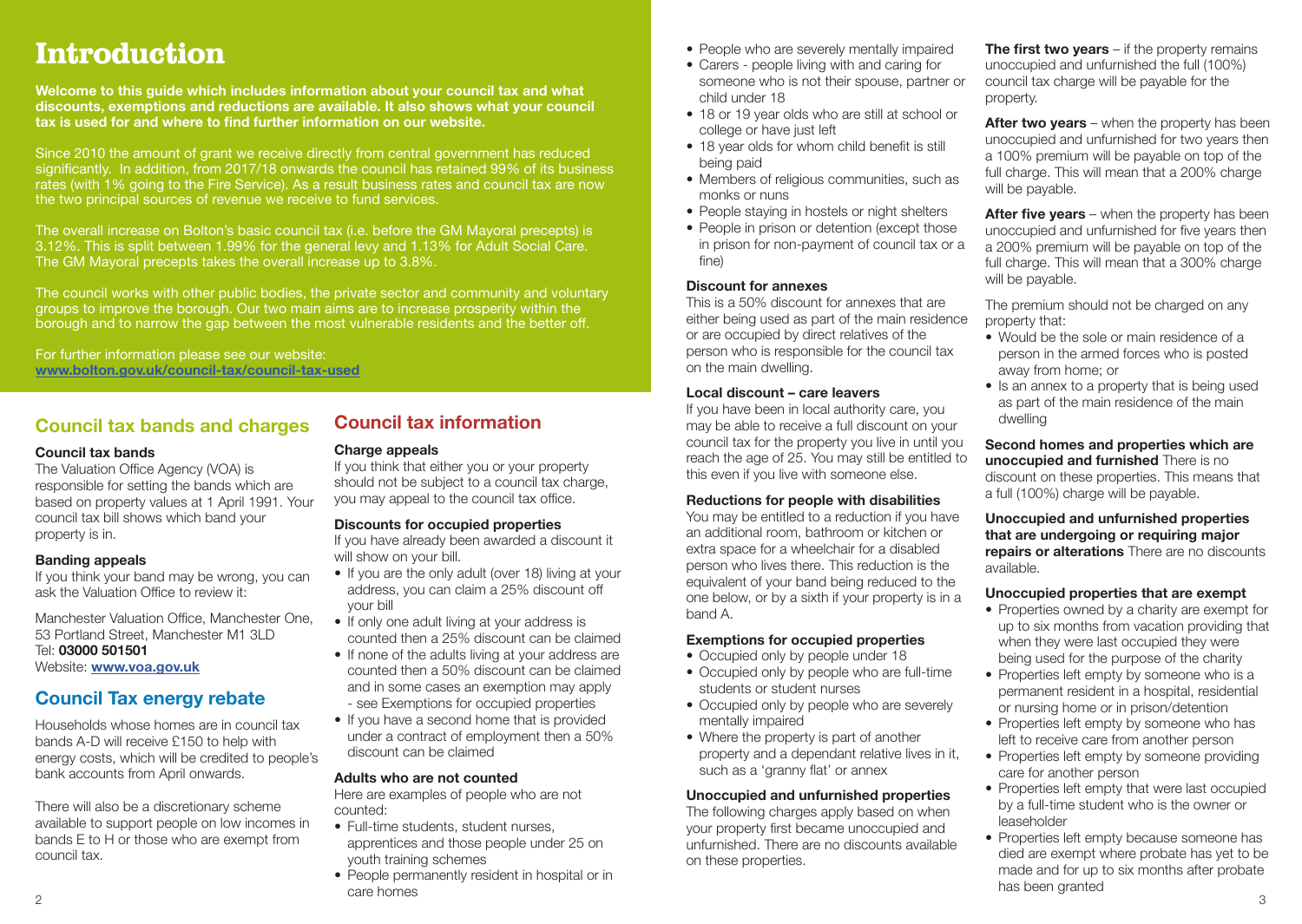- Properties left empty because they have been repossessed or are the responsibility of a trustee in bankruptcy
- Properties left empty because occupation is not allowed by law
- Properties waiting to be occupied by a minister of religion

#### **Paying your council tax**

You have the choice of paying your council tax over 10 or 12 months. We offer weekly, fortnightly and monthly instalments.

If you wish to change the frequency or method of paying your instalments, please complete the form on our website or contact the council tax office.

#### **Problems paying**

If you are having problems paying your council tax, please contact us as soon as possible. We are able to make special arrangements if you are having financial difficulties.

If you don't contact us or pay on time, further action will be taken which may lead to additional costs being added to your account.

Further information can be found on our website on the council tax - problems paying page. Alternatively, contact the council tax office.

#### **Are you entitled to benefits?**

#### **Local council tax support**

You can apply for council tax support if you are in receipt of state benefits or if you are on a low income.

All working age people will now have at least 17.5% of their council tax to pay. If you have £3000 capital or more you will not be eligible for council tax support if you are working age. There are some exceptions to this if you are in receipt of welfare benefits.

If you are pension credit age and have capital over £16,000, you will not normally qualify. If you pay council tax why not find out if you can get a reduction based on your circumstances? You can get a personalised calculation using the online calculator at **www.bolton.gov.uk/ benefitscalculator**

#### **Discretionary council tax reduction scheme**

A discretionary reduction may be awarded where you are struggling to pay your council tax and you can show you need extra help. For example, if you are claiming council tax support and it does not cover your bill in full, or if you are struggling to pay council tax on a property that is empty. Anyone can apply whether you are in receipt of benefits or working.

The scheme is designed to offer short term help to those customers who are struggling financially. Every application will be considered individually, if you wish to apply for this, please complete the relevant application form on our website.

To apply for a discretionary reduction for a property you live in go to: **www.bolton.gov.uk/ benefits/extra-help-rent-council-tax**

To apply for a discretionary reduction for an empty property go to: **www.bolton.gov.uk/ council-tax/discounts-exemptions**

#### **Contact us...**

#### **Council Tax**

Tel: **01204 331599** Online form: **www.bolton.gov.uk/counciltax** Write to: **PO Box 32, Town Hall, Bolton BL1 1UT**

#### **Housing Benefits**

Tel: **01204 331590** Email: **housing.benefit@bolton.gov.uk** Write to: **PO Box 4, Town Hall, Bolton BL1 1RX**

Large print, interpretation, text only and audio formats of this document can be arranged on request. Tel: **01204 333333** Online contact form**:**

**www.bolton.gov.uk/counciltax**